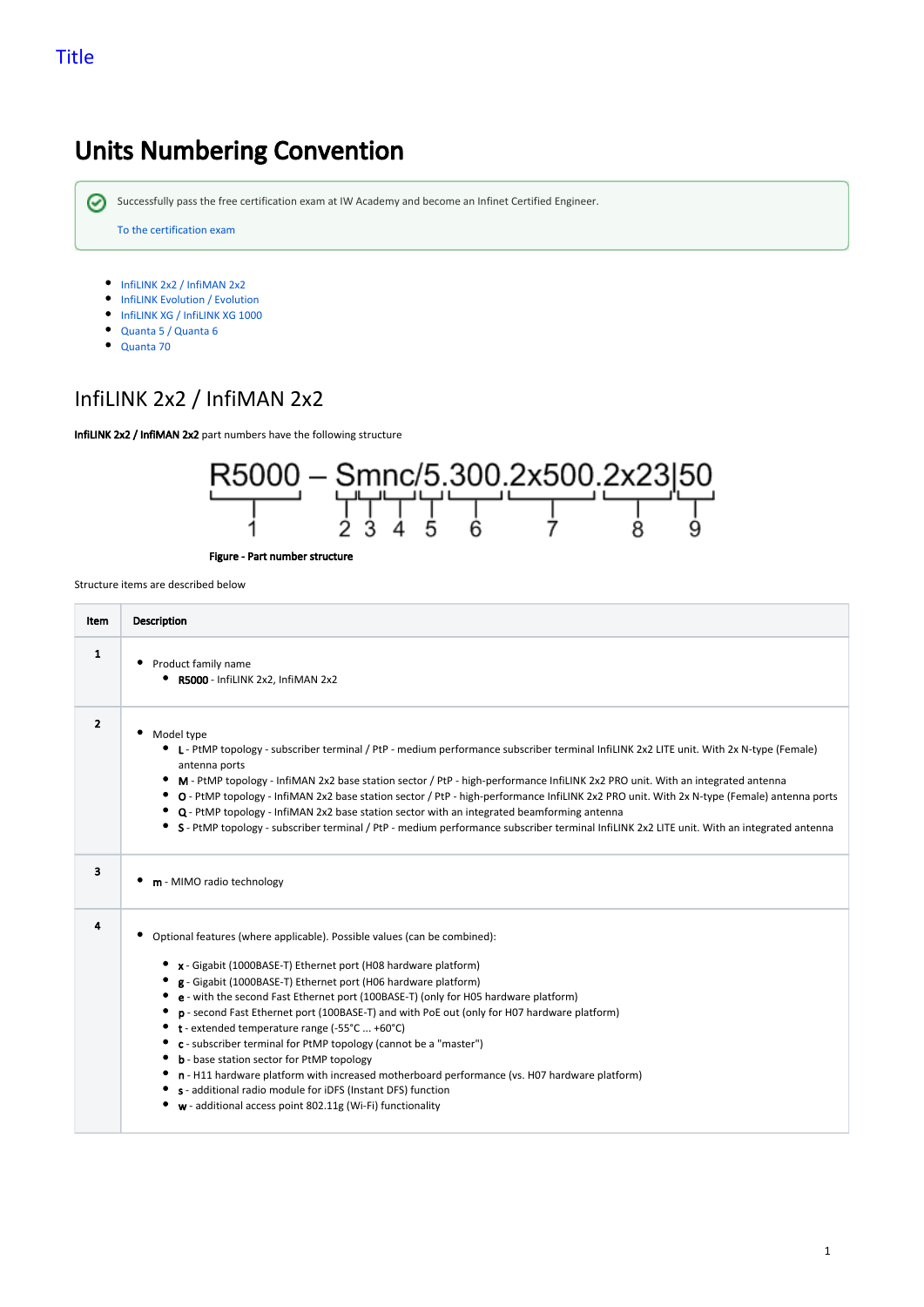#### Title

| 5                               | ٠<br>Frequency range:<br>3 - device in the range of 3 GHz<br>5 - device in the range of 5 GHz<br>6 - device in the range of 6 GHz |
|---------------------------------|-----------------------------------------------------------------------------------------------------------------------------------|
| 6                               | Maximal bitrate, Mbit/s                                                                                                           |
| $\overline{7}$                  | Maximal transmit power, mW. "2x" - specified for two transmit channels (MIMO technology)<br>٠                                     |
| 8                               | Antenna gain, dBi. "2x" - specified for two transmit channels (MIMO technology)<br>٠                                              |
| 9                               | Maximal Ethernet port throughput, Mbit/s (available not in all part numbers)<br>٠                                                 |
| Table - Part number description |                                                                                                                                   |

#### NOTE

Units may also be marked as "LITE" and "PRO", where "PRO" - units that operate at greater distance and with higher performance. "LITE" refers to R5000-Smn and R5000-Lmn models, "PRO" - R5000-Mmx and R5000-Omx.

## <span id="page-1-0"></span>InfiLINK Evolution / Evolution

InfiLINK Evolution / InfiMAN Evolution part number has the following structure

$$
\begin{array}{cccc}\nE & 5 - & BS & I & 056 & 00 & L \\
+ & 2 & 3 & 4 & 5 & 6\n\end{array}
$$

| Item           | <b>Description</b>                                                                                                                                              |
|----------------|-----------------------------------------------------------------------------------------------------------------------------------------------------------------|
| $\mathbf{1}$   | Product family name:<br><b>E</b> - InfiLINK Evolution / InfiMAN Evolution.                                                                                      |
| $\overline{2}$ | Frequency range:<br>5 - device in the range of 5 GHz.<br>6<br>• base station sector in the range of 6 GHz.<br>subscriber terminal in the ranges of 5 and 6 GHz. |
| 3              | <b>BS</b> - base station sector.<br><b>ST</b> - subscriber terminal or PTP device.                                                                              |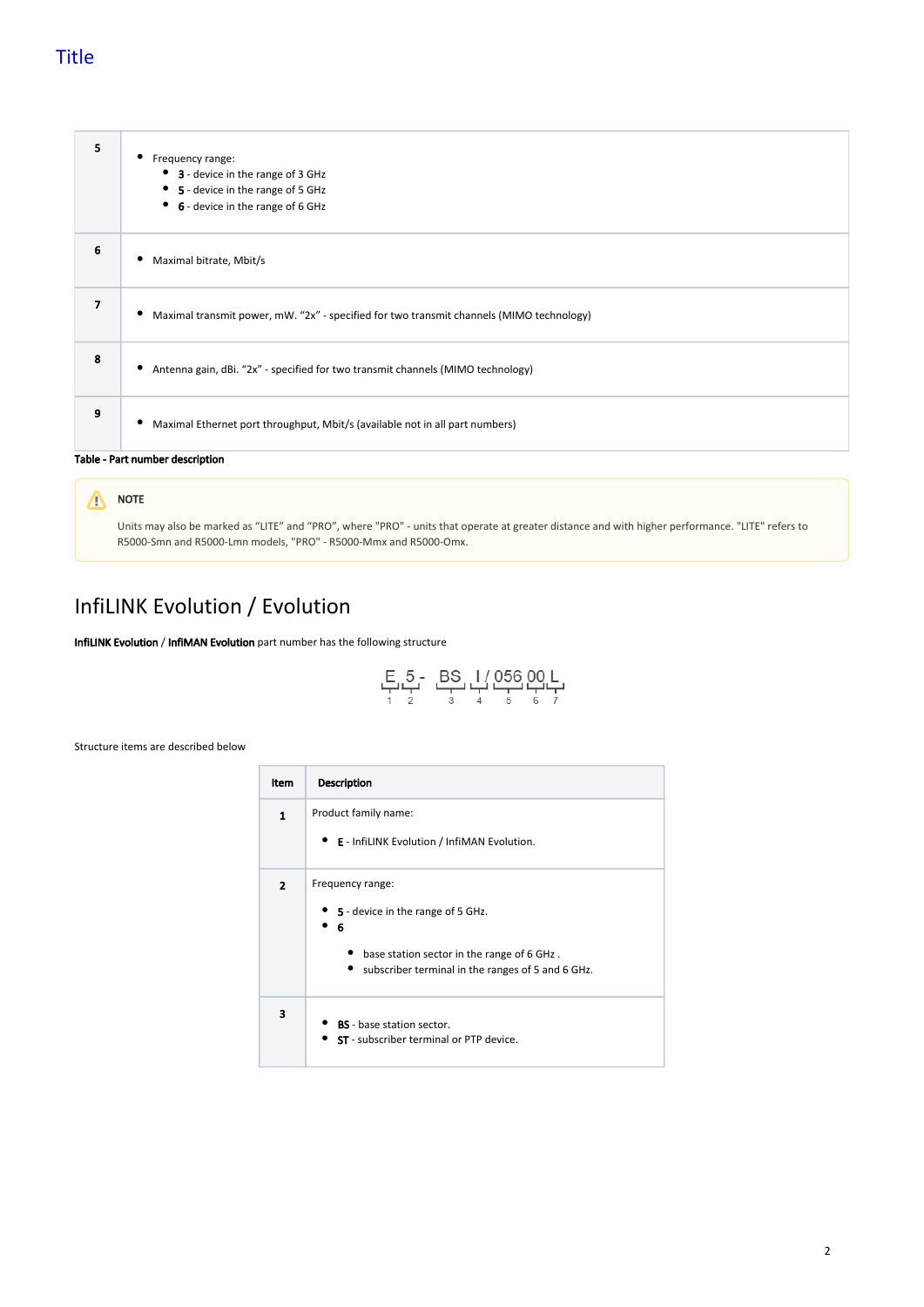| 4 | Antenna gain.                                                                                                                                                                                                                                                                                                                                      |
|---|----------------------------------------------------------------------------------------------------------------------------------------------------------------------------------------------------------------------------------------------------------------------------------------------------------------------------------------------------|
|   | <b>Base Station Sectors:</b>                                                                                                                                                                                                                                                                                                                       |
|   | • I - integrated antenna with 16 dBi gain;<br>• Q - integrated antenna with 21 dBi gain;<br>E - devices for an external antenna connection.<br>Subscriber Terminals and PTP devices:                                                                                                                                                               |
|   | 18 - integrated antenna with 18 dBi gain;<br>• 23 - integrated antenna with 23 dBi gain;<br>• 25 - integrated antenna with 25 dBi gain;<br>28 - integrated antenna with 28 dBi gain;<br>E - devices for an external antenna connection.                                                                                                            |
| 5 | Hardware version                                                                                                                                                                                                                                                                                                                                   |
| 6 | Model revision                                                                                                                                                                                                                                                                                                                                     |
| 7 | Additional options:<br><b>t</b> - extended temperature range: -55  +60 $°C$ .<br>• c- subscriber terminal for PtMP topology (cannot be a "master").<br>L - Base Btation Sectors lite version with limited functionality:<br>Throughput: up to 360 Mbps.<br>Channel width: 20, 40 MHz.<br>Maximum number of simultaneous subscribers supported: 10. |

## <span id="page-2-0"></span>InfiLINK XG / InfiLINK XG 1000

InfiLINK XG / InfiLINK XG 1000 part numbers have the following structure



| Item         | <b>Description</b>                                                                                                                                                                                           |
|--------------|--------------------------------------------------------------------------------------------------------------------------------------------------------------------------------------------------------------|
| 1            | Model type<br>• X - PtP topology with integrated antenna<br>• U - PtP topology with 2x N-type (Female) antenna ports                                                                                         |
| $\mathbf{2}$ | m - MIMO radio technology                                                                                                                                                                                    |
| 3            | Frequency range:<br>• 2 - device in the range of 2 GHz<br>• 3 - device in the range of 3 GHz<br>• 4 - device in the range of 4 GHz<br>• 5 - device in the range of 5 GHz<br>6 - device in the range of 6 GHz |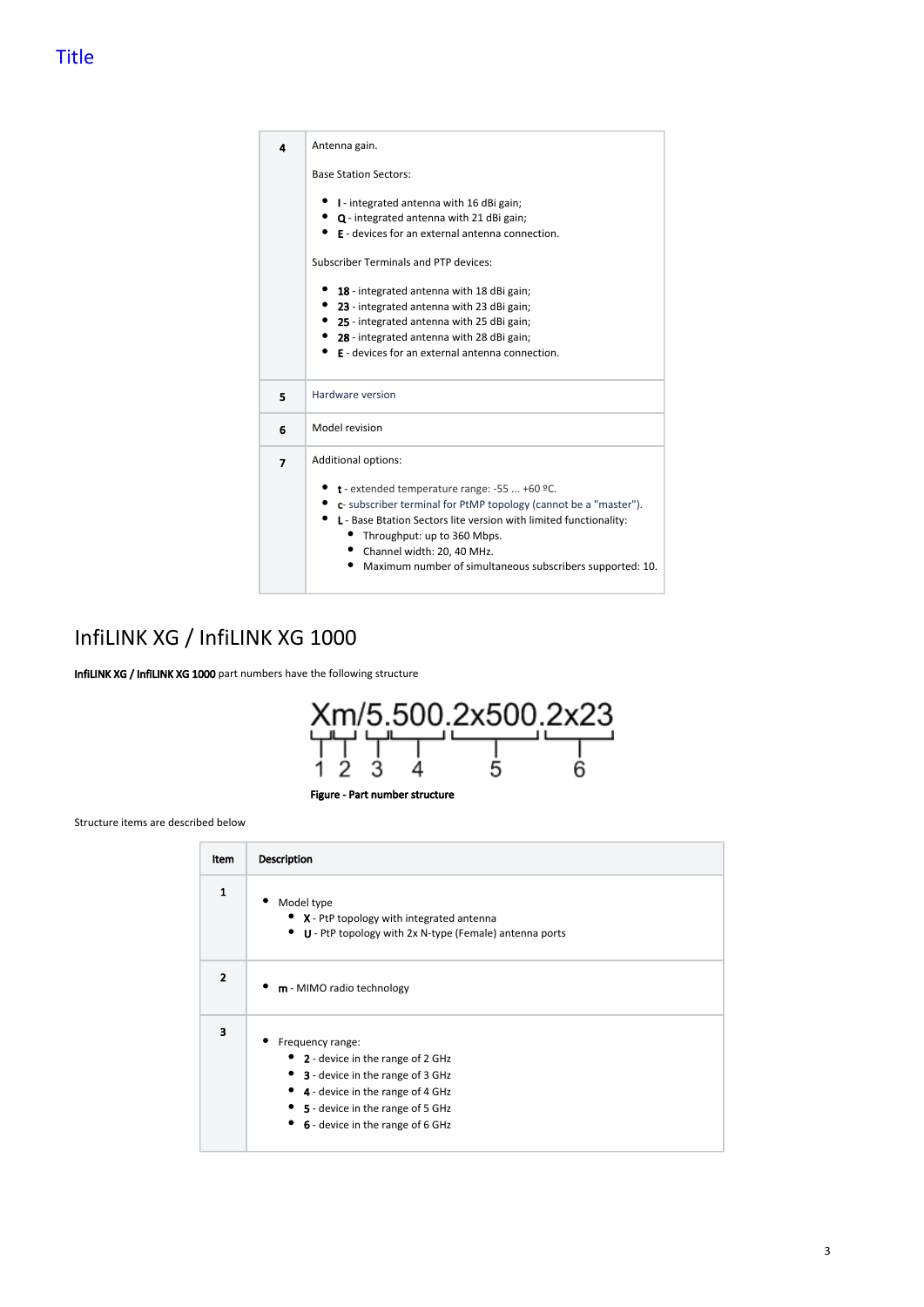

# <span id="page-3-0"></span>Quanta 5 / Quanta 6

Quanta 5 / Quanta 6 part number has the following structure



<span id="page-3-1"></span>

| Item                    | <b>Description</b>                                                                               |
|-------------------------|--------------------------------------------------------------------------------------------------|
| 1                       | Product family name:                                                                             |
|                         | $\bullet$ Q - Quanta.                                                                            |
| $\overline{2}$          | Frequency range:                                                                                 |
|                         | • 5 - device in the range of 5 GHz.                                                              |
|                         | • 6 - device in the range of 6 GHz.                                                              |
| $\overline{\mathbf{3}}$ | Antenna gain:                                                                                    |
|                         | 18 - integrated antenna with 18 dBi gain;                                                        |
|                         | • 23 - integrated antenna with 23 dBi gain;                                                      |
|                         | • 25 - integrated antenna with 25 dBi gain;                                                      |
|                         | • 28 - integrated antenna with 28 dBi gain;<br>• E - devices for an external antenna connection. |
|                         |                                                                                                  |
| 4                       | Hardware version                                                                                 |
| 5                       | • 0 - models supporting 40 MHz;                                                                  |
|                         | • 1 - models supporting 50 and 56 MHz channel widths;                                            |
|                         | • 2 - models with two ports, Ethernet and SFP, and supporting 50 and 56 MHz channel widths.      |
| 6                       | Firmware version:                                                                                |
|                         | 00, 01 - firmware version 1855 for Quanta 5;                                                     |
|                         | • 02, 11 - firmware version 1855-02 for Quanta 5.                                                |
|                         | • 01, 02, 11 - firmware version 1861 for Quanta 6.                                               |
| $\overline{7}$          | Additional options:                                                                              |
|                         | t - extended temperature range: -55  +60 $°C$ .                                                  |